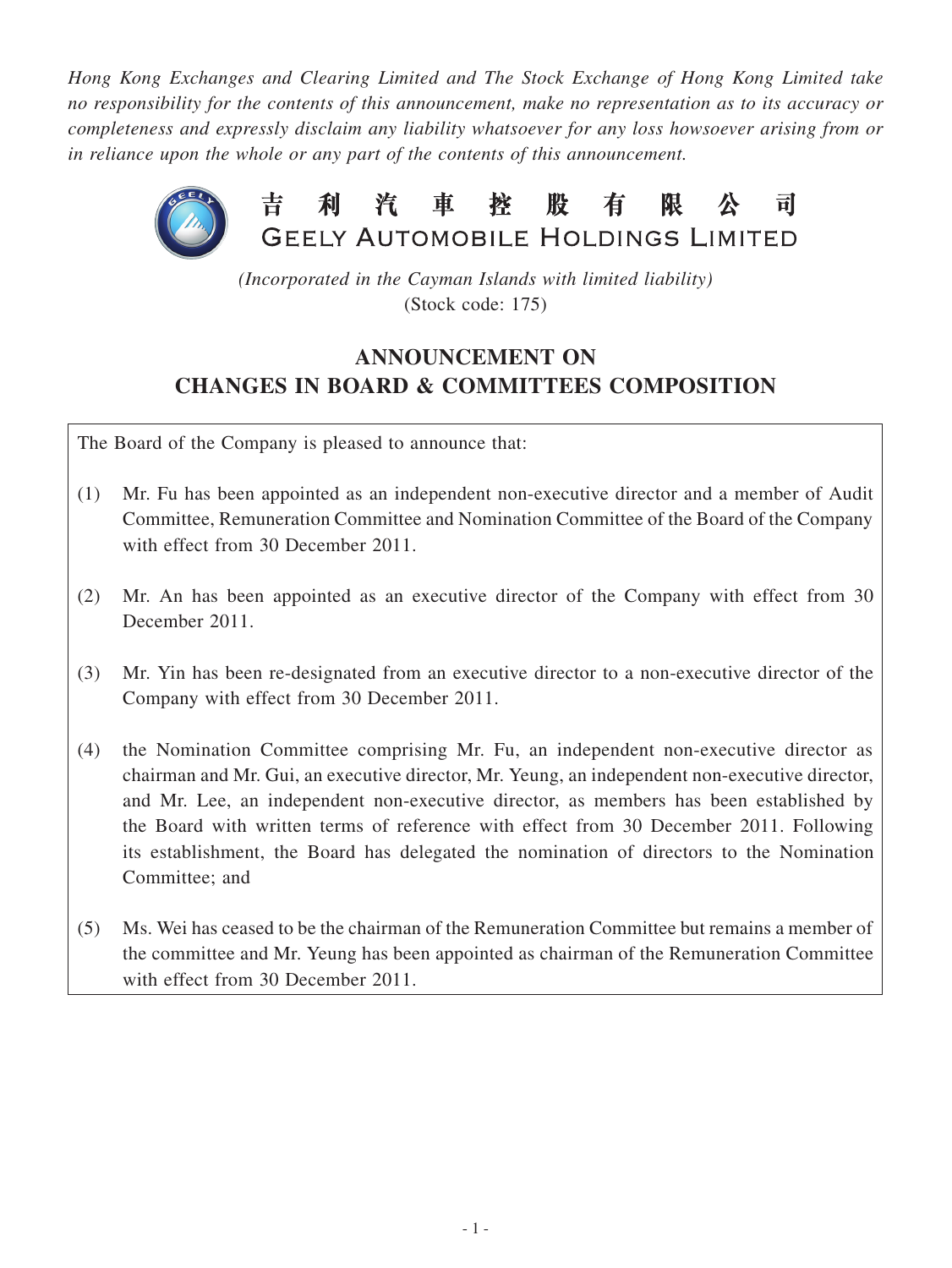The board of directors (the "**Board**") of Geely Automobile Holdings Limited (the "**Company**") is pleased to announce that:

#### **1. APPOINTMENT OF INDEPENDENT NON-EXECUTIVE DIRECTOR**

Mr. Fu Yu Wu ("**Mr. Fu**") has been appointed as an independent non-executive director and a member of audit committee ("**Audit Committee**"), remuneration committee ("**Remuneration Committee**") and nomination committee ("**Nomination Committee**") of the Board of the Company with effect from 30 December 2011. The biographical details of Mr. Fu are:

Mr. Fu, aged 66, has been the Executive Vice President and Secretary-General of Society of Automotive Engineers of China since 1999.

Mr. Fu has extensive professional and management experience in the automotive industry, particularly in the field of automotive engineering. He joined FAW Group immediately after his graduation from the Department of Machinery of the Beijing Institute of Machinery (currently known as Beijing Information Science & Technology University) with a Bachelor's Degree in Machinery in 1970. From 1970 to 1990, Mr. Fu served the Harbin Transmission Factory of FAW Group in various key engineering positions, including Assistant Director, Executive Vice Director and Chief Engineer. From 1990 to 1999, Mr. Fu worked at the Harbin Automotive Industry Corporation as Vice President and was later promoted to the position of President.

Mr. Fu has entered into a service agreement with the Company under which he will act as an independent non-executive director and a member of Audit Committee, Remuneration Committee and Nomination Committee of the Board of the Company for a period of 3 years (subject to retirement by rotation at the annual general meeting of the Company in accordance with the Company's articles of association) commencing on 30 December 2011. Pursuant to such service agreement, Mr. Fu will receive from the Company an annual director's fee of HK\$120,000, which was determined with reference to the experience and duties of Mr. Fu as well as the Company's remuneration policy and is subject to review by the Remuneration Committee of the Board of the Company from time to time.

As at the date of this announcement, there is no other benefit being provided to Mr. Fu for his directorship in the Company. Save as disclosed above, Mr. Fu does not hold any other positions with any members of the Group and has no relationships with any directors, senior management or substantial or controlling shareholders of the Company.

As at the date of this announcement, Mr. Fu does not have any interest in the shares of the Company within the meaning of Part XV of the Securities and Futures Ordinance, and he has not been a director of any other listed companies in the three years immediately preceding his appointment. Save as disclosed above, there is no information that need to be disclosed pursuant to any of the requirements under Rules 13.51(2) of the Listing Rules nor are there any other matters that need to be brought to the attention of the shareholders of the Company in relation to the appointment of Mr. Fu as an independent non-executive director and a member of Audit Committee, Remuneration Committee and Nomination Committee of the Board of the Company.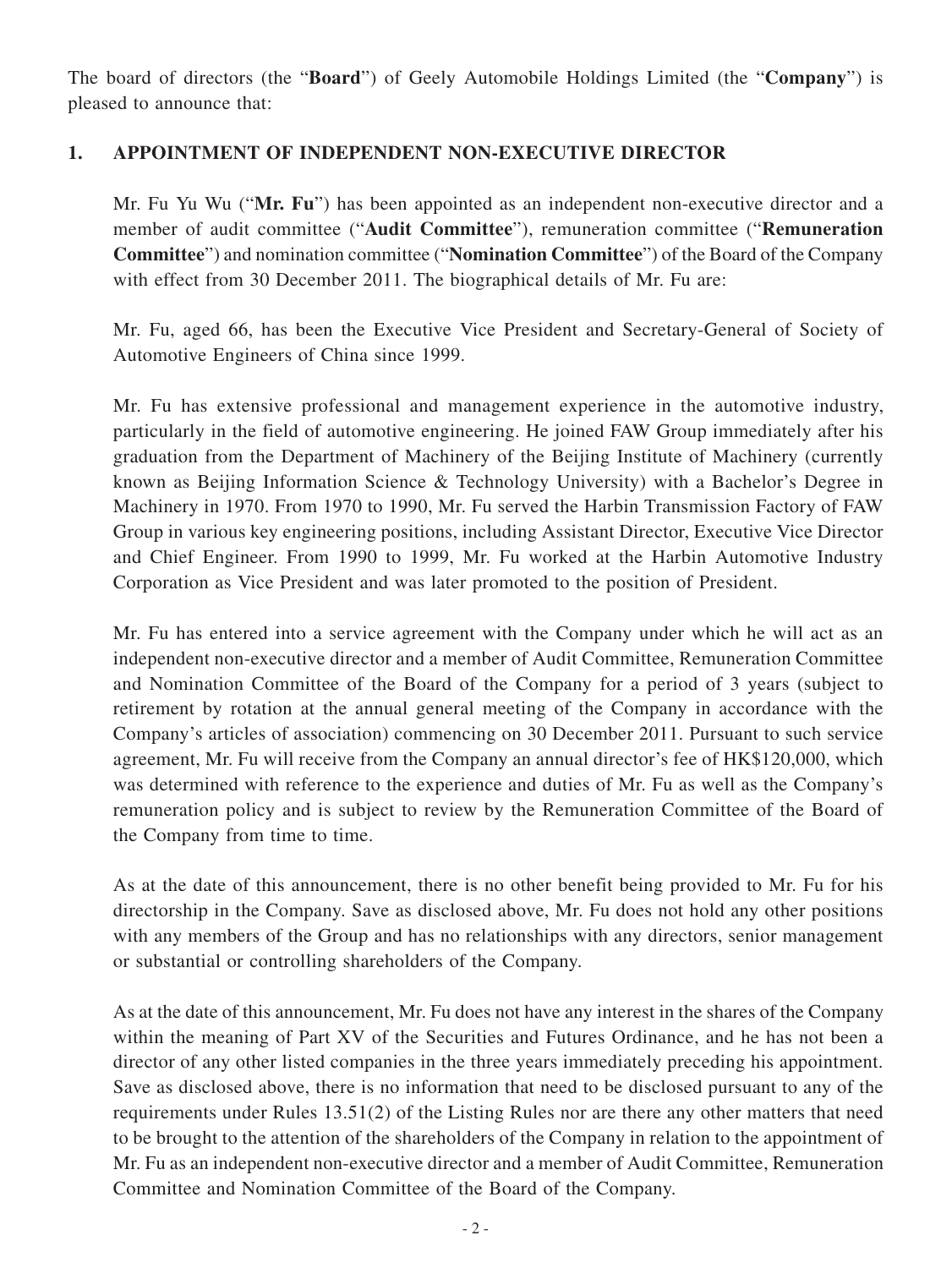#### **2. APPOINTMENT OF EXECUTIVE DIRECTOR**

Mr. An Cong Hui ("**Mr. An**") has been appointed as an executive director of the Company with effect from 30 December 2011. The biographical details of Mr. An are:

Mr. An, aged 41, has been the Vice President of Zhejiang Geely Holding Group Company Limited ("Geely Holding"), a controlling shareholder of the Company, since 2003, and has been appointed as the President of Geely Holding with effect from 29 December 2011. Mr. An is currently a director of the principal operating subsidiary, namely Zhejiang Jirun Automobile Company Limited, and certain subsidiaries of the Group and in charge of the overall operation under the "Emgrand" brand line following the implementation of multi-brand strategy by the Group and production of gearboxes, engines and drivetrain systems of the Group.

Mr. An has extensive professional knowledge and senior managerial experience in the automotive industry, particularly in the field of automotive engineering. He joined Geely Holding since 1996 after graduation from the Hubei University of Economic and Management with a Diploma in Contemporary Accounting. From 1996 to now, Mr. An has held various key positions in Geely Holding including Chief Engineering Officer and General Manager.

Mr. An has entered into a service agreement with the Company, under which he will act as an executive director of the Company for a period of 3 years (subject to retirement by rotation at the annual general meeting of the Company in accordance with the Company's articles of association) commencing on 30 December 2011. Pursuant to such service agreement, Mr. An will receive from the Company an annual director's fee of HK\$10,000, which was determined with reference to the experience and duties of Mr. An as well as the Company's remuneration policy and is subject to review by the Remuneration Committee of the Board of the Company from time to time. In addition to the director's fee above, Mr. An is entitled to received retirement benefits for his operating positions he held in the Group. As at the date of this announcement, Mr. An is interested in 6,000,000 shares, representing approximately 0.08% of the issued share capital of the Company within the meaning of Part XV of the Securities and Futures Ordinance. Also, Mr. An is interested in options for subscribing 9,000,000 shares, representing approximately 0.12% of the issued share capital of the Company within the meaning of Part XV of the Securities and Futures Ordinance.

Save as disclosed above, as at the date of this announcement, there is no other benefit being provided to Mr. An for his directorship in the Company. Save as disclosed above, Mr. An does not hold any other positions with any members of the Group and has no relationships with any directors, senior management or substantial or controlling shareholders of the Company.

Save as disclosed above, as at the date of this announcement, Mr. An does not have any other interests in the shares within the meaning of Part XV of the Securities and Futures Ordinance. Mr. An has not been a director of any other listed companies in the three years immediately preceding his appointment. Save as disclosed above, there is no information that need to be disclosed pursuant to any of the requirements under Rule 13.51(2) of the Listing Rules nor are there any other matters that need to be brought to the attention of the shareholders of the Company in relation to the appointment of Mr. An as an executive director of the Company.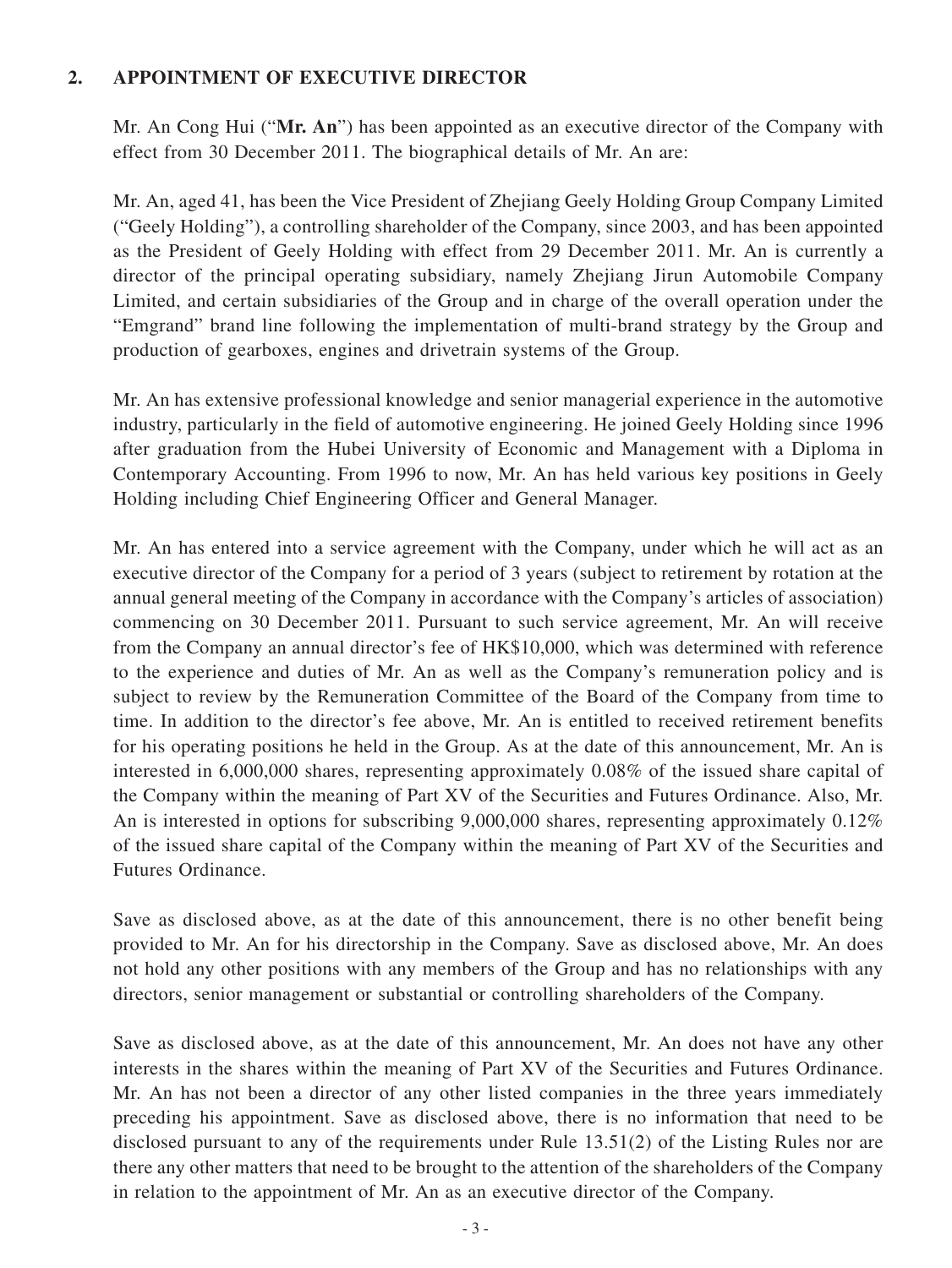The Board of the Company would like to express its welcome to Mr. Fu and Mr. An for joining the Board.

#### **3. RE-DESIGNATION OF EXECUTIVE DIRECTOR**

Mr. Yin Da Qing, Richard ("**Mr. Yin**") has been re-designated from an executive director to a non-executive director of the Company with effect from 30 December 2011. Mr. Yin wishes to stand down as an executive director of the Company so as to allow himself more time to pursue his other personal and business objectives whilst still being able to contribute his valuable skills and experience to the Company through his new position as a non-executive director of the Company. The biographical details of Mr. Yin are as follows:

Mr. Yin, aged 61, joined the Company on 9 June 2005 as an executive director. Mr. Yin has 35 years of experience in accounting and finance and held key executive positions in various Chinese and multinational companies in China including Dupont Textile, Dupont Agricultural Chemicals, Brilliance Holding and Shenyang Jinbei Passenger Vehicle Manufacturing Co. Ltd. Mr. Yin was accredited as one of "The 10 Most Outstanding Chief Financial Officers" in the PRC in year 2006.

Mr. Yin has entered into a new service agreement with the Company under which he will act as a non-executive director of the Company for a period of 3 years (subject to retirement by rotation at the annual general meeting of the Company in accordance with the Company's articles of association) commencing on 30 December 2011. Pursuant to such service agreement, Mr. Yin is entitled to an annual director fee of HK\$10,000, which was determined with reference to the experience and duties of Mr. Yin as well as the Company's remuneration policy and is subject to review by the Remuneration Committee of the Board of the Company from time to time. As at the date of this announcement, Mr. Yin is interested in 6,600,000 shares, representing approximately 0.09% of the issued share capital of the Company within the meaning of Part XV of the Securities and Futures Ordinance. Also, Mr. Yin is interested in options for subscribing 11,000,000 shares, representing approximately 0.15% of the issued share capital of the Company within the meaning of Part XV of the Securities and Futures Ordinance.

Save as disclosed above, as at the date of this announcement, there is no other benefit being provided to Mr. Yin for his directorship in the Company. Save as disclosed above, Mr. Yin does not hold any other positions with any members of the Group and has no relationships with any directors, senior management or substantial or controlling shareholders of the Company.

Save as disclosed above, as at the date of this announcement, Mr. Yin does not have any other interests in the shares within the meaning of Part XV of the Securities and Futures Ordinance. Mr. Yin was an executive director of the Company and save for his directorship in the Company, Mr. Yin has not been a director of any other listed company in the past three years. Mr. Yin has confirmed that there is no other information to be disclosed pursuant to any of the requirements under Rule 13.51(2) of the Listing Rules.